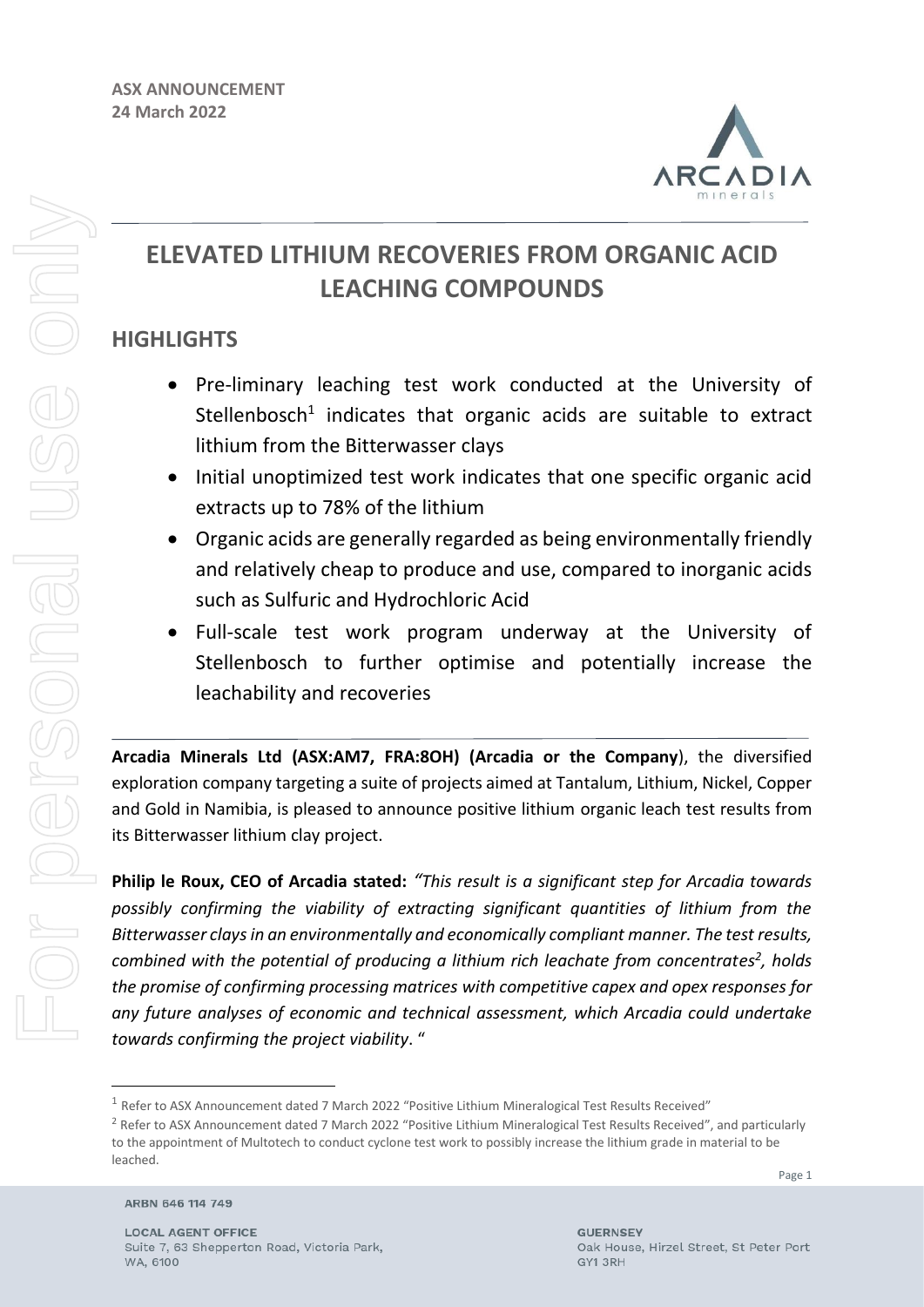

#### **Organic Leach Test Results**

Leaching test work conducted at the University of Stellenbosch Geochemistry Laboratories on the Bitterwasser clays, has been undertaken to test the leachability of lithium from the clays using an organic acid. The aim of the test work is to obtain an understanding whether organic acids could be used to extract lithium from the Bitterwasser clays. To date, three tests were conducted. The parameters that were used during the tests include:

- Acid doses  $-300$  g/L
- Temperature  $80^{\circ}$ C
- Leach time 7 hours

Three samples of the Middle Green Clay Unit obtained from recent drilling<sup>3</sup> were tested, using the test parameters described above (Refer to Annexure 1, Table 1 for detailed results):

- Sample 1: Total sample (not sieved), resulting in a lithium leachability of 55%
- Sample 2: Containing the < 50-micron fraction, resulting in a lithium leachability of 66%
- Sample 3: Containing the  $\lt$  40-micron fraction, resulting in a lithium leachability of 78%

Arcadia, in conjunction with the Chemical Engineering Department of the University of Stellenbosch, is currently working on designing a full-scale test work program that would include tests at various acid doses, temperatures and leach resident times using various organic acids. This test work could result in the optimisation and potential increase in the leachability.

Four main advantages for using organic acids, as compared to inorganic acids such as sulphuric acid include:

- Organic acids are much more environmentally friendly than inorganic acids such as sulphuric acid, which could result in producing a lithium product that has much less impact on the environment.
- Sulphuric acid production is required to be undertaken in close proximity to a lithium production plant, resulting in elevated capex costs. On the other hand, organic acids could be sourced from suppliers and may not require construction of an acid plant, thereby reducing the capex portion of a project.
- Organic acids tend to be susceptible to reclamation and recycling, resulting in potential operational savings, which is not possible to achieve with sulphuric acid.

Arcadia's work program will be aimed at possibly confirming the advantages of organic acids in so far as these acids are applicable to the Bitterwasser Clays. If proven to be correct, it is possible that economies of scale sensitivities could favour reduced mineral resource tonnages

<sup>&</sup>lt;sup>3</sup> Refer ASX announcement dated 10 March 2022 "Encouraging Lithium drilling assay results at Bitterwasser"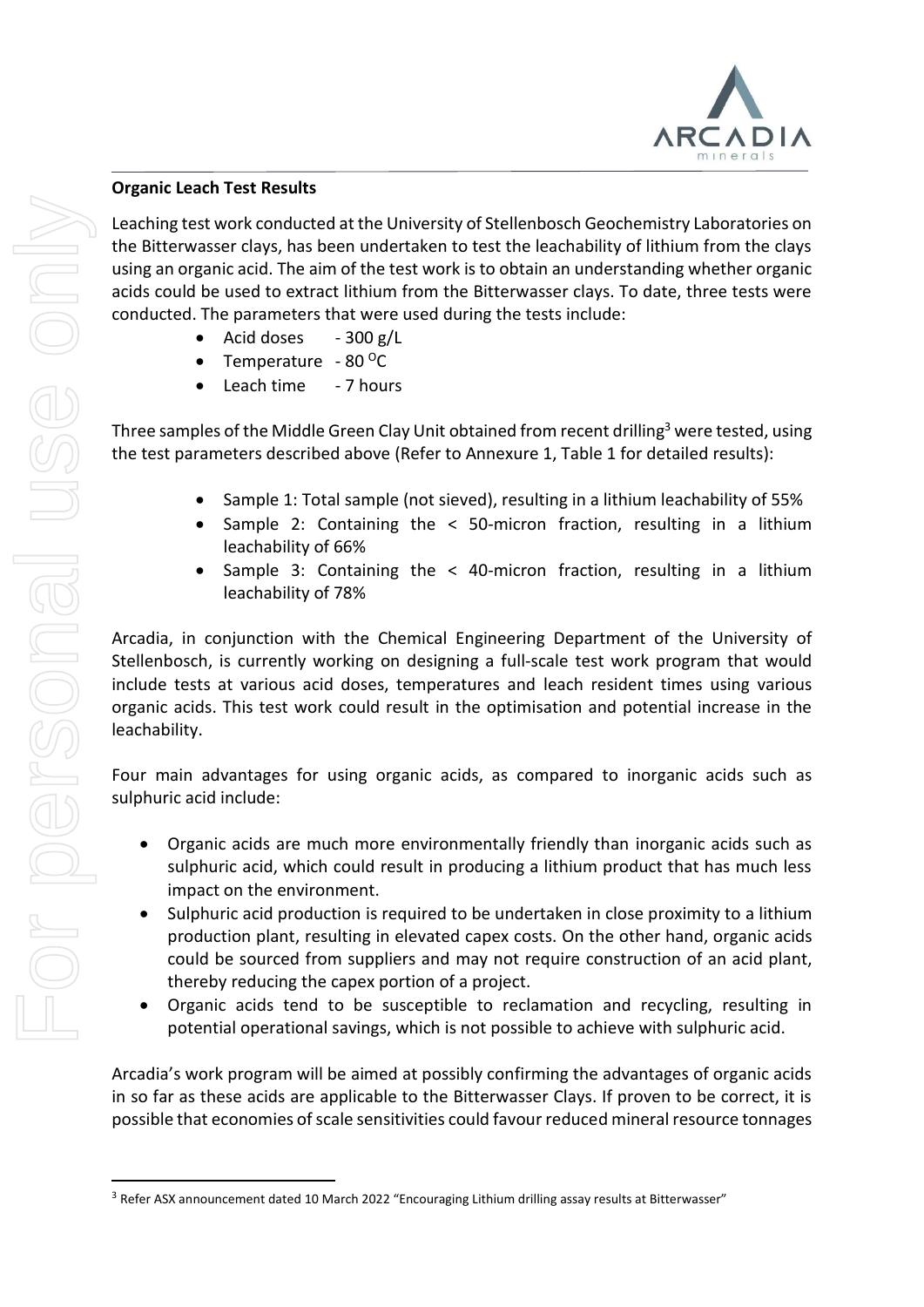

through reduced capex requirements, and that upscaling of throughput through modularisation can be achieved if implemented in phases.

## **This announcement has been authorised for release by the directors of Arcadia Minerals Limited.**

For further information please contact: Jurie Wessels **Executive Chairman Arcadia Minerals Limited [info@arcadiaminerals.global](mailto:info@arcadiaminerals.global)**

#### **COMPETENT PERSONS STATEMENT & PREVIOUSLY REPORTED INFORMATION**

The information in this announcement that relates to Exploration Results listed in Appendices below is based on, and fairly represents, information and supporting documentation prepared by the Competent Person whose name appears, who is either an independent consultant to the Company and a member of a Recognised Professional Organisation or a director of the Company. The persons named below has sufficient experience relevant to the style of mineralisation and types of deposits under consideration and to the activity which he has undertaken to quality as a Competent Person as defined in the JORC Code 2012.

| <b>Competent Person</b>         | <b>Membership</b>                 | <b>Report/Document</b>            |
|---------------------------------|-----------------------------------|-----------------------------------|
| Mr Philip le Roux               | South African Council for Natural | This announcement and JORC Tables |
| (Director, Arcadia<br>Minerals) | Scientific Professions #400125/09 |                                   |

The Company confirms that the form and context in which a Competent Person's previous findings, as noted in footnotes 1 to 3, including findings in a report styled *Independent Geological Report on the Lithium Resource at the Bitterwasser Pan, Hardap Region, Namibia, Dr. Johan Hattingh, Nov. 2021*, as announced in previous announcements and presented in this announcement have not been materially modified from the original market announcements.

#### **MINERAL RESOURCES**

The Company confirms that it is not aware of any new information or data that materially affects the information included in the Bitterwasser Mineral Resource estimate and all material assumptions and parameters underpinning the estimate continue to apply and have not materially changed when referring to its resource announcement made on 3 November 2021 "Arcadia Acquires Lithium Project with JORC Mineral Resources".

#### **DISCLAIMER**

Some of the statements appearing in this announcement may be forward-looking statements. You should be aware that such statements are only predictions and are subject to inherent risks and uncertainties. Those risks and uncertainties include factors and risks specific to the industries in which Arcadia operates and proposes to operate as well as general economic conditions, prevailing exchange rates and interest rates and conditions in the financial markets, among other things. Actual events or results may differ materially from the events or results expressed or implied in any forward-looking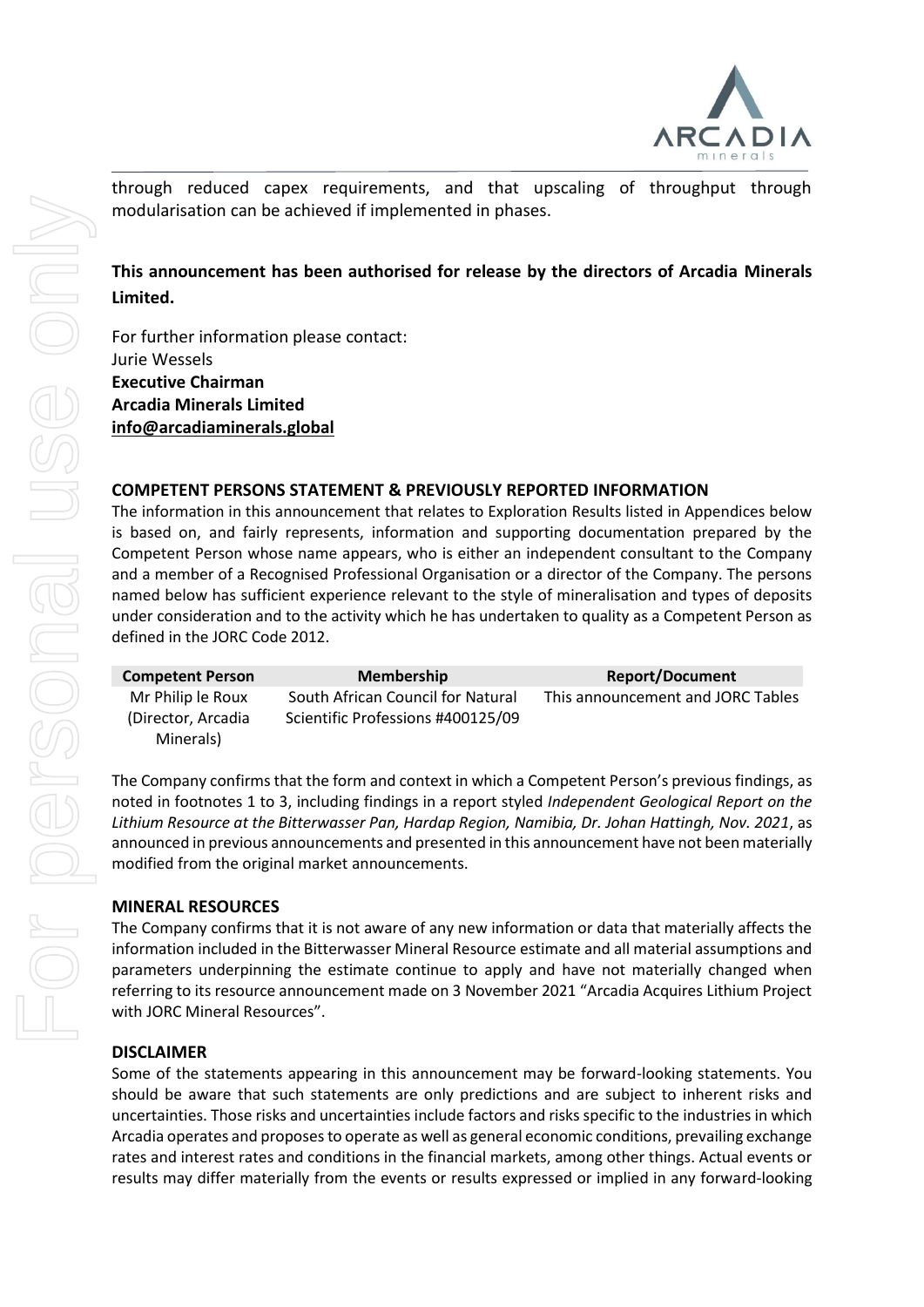

statement. No forward-looking statement is a guarantee or representation as to future performance or any other future matters, which will be influenced by a number of factors and subject to various uncertainties and contingencies, many of which will be outside Arcadia's control.

The Company does not undertake any obligation to update publicly or release any revisions to these forward-looking statements to reflect events or circumstances after today's date or to reflect the occurrence of unanticipated events. No representation or warranty, express or implied, is made as to the fairness, accuracy, completeness or correctness of the information, opinions or conclusions contained in this announcement. To the maximum extent permitted by law, none of Arcadia, its directors, employees, advisors or agents, nor any other person, accepts any liability for any loss arising from the use of the information contained in this announcement. You are cautioned not to place undue reliance on any forward-looking statement. The forward-looking statements in this announcement reflect views held only as at the date of this announcement.

This announcement is not an offer, invitation, or recommendation to subscribe for, or purchase securities by the Company. Nor does this announcement constitute investment or financial product advice (nor tax, accounting, or legal advice) and is not intended to be used for the basis of making an investment decision. Investors should obtain their own advice before making any investment decision.

#### **BACKGROUND ON ARCADIA**

Arcadia is a Namibia-focused diversified metals exploration company, which is domiciled in Guernsey. The Company explores for a suite of Gold and battery metals (Nickel, Lithium and Copper). The Company's strategy is to bring the advanced Swanson Tantalum project into production and then to use the cashflows (which may be generated) to drive exploration and development at the potentially company transforming exploration assets. As such the first two pillars of Arcadia's development strategy (a potential cash generator and company transforming exploration assets) are established through a third pillar, which consists of utilising the Company's human capital of industry specific experience, tied with a history of project generation and bringing projects to results, and thereby, to create value for the Company and its shareholders.

Most of the Company's projects are located in the neighbourhood of established mining operations and significant discoveries. The mineral projects include-

- 1. Bitterwasser Project prospective for lithium-in-brines and lithium-in-clays.
- 2. Kum-Kum Project prospective for nickel, copper, and platinum group elements
- 3. Karibib Project prospective for copper and gold
- 4. The Swanson Project advanced tantalum and lithium project with early development potential

As an exploration company, all the projects of the company are currently receiving focus. However, currently the Swanson project and the Bitterwasser Lithium project may be considered as Arcadia's primary projects due to their potential to enhance the Company's value.

The Swanson project is currently undergoing a feasibility study. The Swanson and the Bitterwasser Projects contain JORC Mineral Resources. At Swanson a JORC Mineral Resource of 1.2Mt at an average grade of 412g/t Ta2O5, 76g/t Nb2O5 and 0.29% Li2O was announced on the 23rd of September 2021, which was derived from 23 drillholes completed in September 2020 over 3 pegmatites. See the table below for more details of the Swanson mineral resource.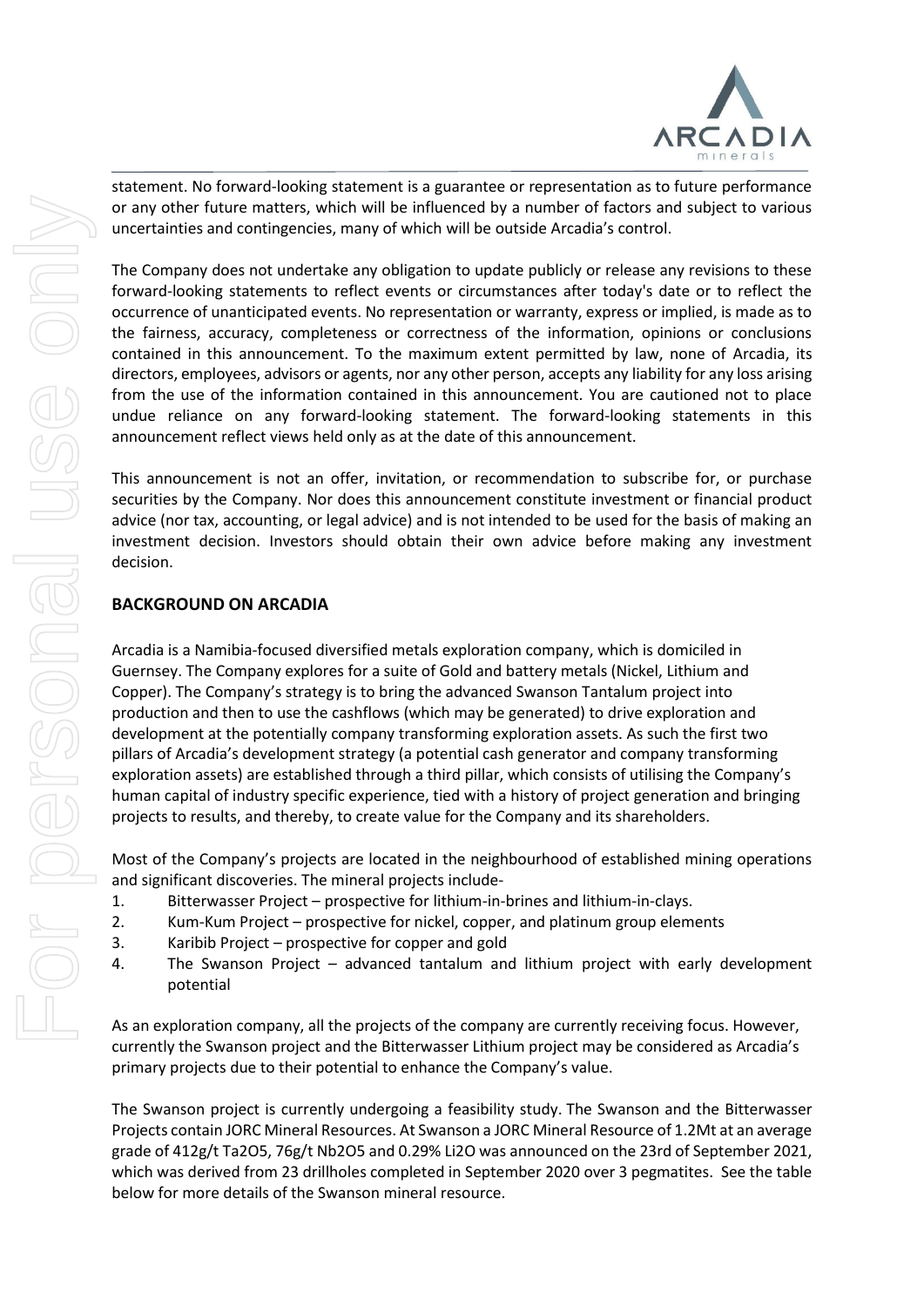

At Bitterwasser a JORC Mineral Resource of 15.1 million tons @ 828ppm Li and 1.79% K (at a cut-off grade of 680ppm Li) representing only 6% of the exposed clay pans was defined over one of 14 clay pans. The Mineral Resource was announced on the 3rd of November 2021 and is contained over three exploration licenses, which licenses are the subject of an acquisition that is conditional upon Arcadia shareholders' approval. See the table below for more details of the Bitterwasser mineral resource.

|                       |                                 |                    |                              | pans. The Mineral Resource was announced on the 3rd of November 2021 and is contained over<br>three exploration licenses, which licenses are the subject of an acquisition that is conditional upon<br>Arcadia shareholders' approval. See the table below for more details of the Bitterwasser mineral |                                         |                    |                                         |                              |
|-----------------------|---------------------------------|--------------------|------------------------------|---------------------------------------------------------------------------------------------------------------------------------------------------------------------------------------------------------------------------------------------------------------------------------------------------------|-----------------------------------------|--------------------|-----------------------------------------|------------------------------|
| resource.             |                                 |                    |                              |                                                                                                                                                                                                                                                                                                         |                                         |                    |                                         |                              |
|                       |                                 |                    |                              | SWANSON TANTALUM PROJECT MINERAL RESOURCE (JORC 2012).                                                                                                                                                                                                                                                  |                                         |                    |                                         |                              |
| <b>Classification</b> |                                 |                    | Pegmatite                    | Mass (kt)                                                                                                                                                                                                                                                                                               | Ta <sub>2</sub> O <sub>5</sub><br>(ppm) |                    | Nb <sub>2</sub> O <sub>5</sub><br>(ppm) | $Li2O$ (%)                   |
| Indicated             |                                 |                    | D <sub>0</sub>               | 4.6                                                                                                                                                                                                                                                                                                     | 289                                     | 77                 | 1.06                                    |                              |
|                       |                                 |                    | D <sub>1</sub>               | 221.1                                                                                                                                                                                                                                                                                                   | 372                                     | 82                 | 0.55                                    |                              |
|                       |                                 |                    | D <sub>2</sub>               | 280.5                                                                                                                                                                                                                                                                                                   | 439                                     | 82                 | 0.20                                    |                              |
|                       |                                 |                    | F1                           | 157.4                                                                                                                                                                                                                                                                                                   | 504                                     | 57                 | 0.03                                    |                              |
|                       |                                 |                    | <b>Total</b>                 | 663.5                                                                                                                                                                                                                                                                                                   | 431                                     | 76                 | 0.28                                    |                              |
| Inferred              |                                 |                    | D <sub>0</sub>               | 79.7                                                                                                                                                                                                                                                                                                    | 354                                     | 54                 | 0.87                                    |                              |
|                       |                                 |                    | D <sub>1</sub>               | 188.4                                                                                                                                                                                                                                                                                                   | 337                                     | 85                 | 0.34                                    |                              |
|                       |                                 |                    | D <sub>2</sub>               | 214.0                                                                                                                                                                                                                                                                                                   | 407                                     | 80                 | 0.13                                    |                              |
|                       |                                 |                    | F <sub>1</sub>               | 61.9                                                                                                                                                                                                                                                                                                    | 527                                     | 55                 | 0.01                                    |                              |
|                       |                                 |                    | <b>Total</b>                 | 544.0                                                                                                                                                                                                                                                                                                   | 389                                     | 75                 | 0.30                                    |                              |
|                       | Indicated + Inferred            |                    | D <sub>0</sub>               | 84.3                                                                                                                                                                                                                                                                                                    | 351                                     | 55                 | 0.88                                    |                              |
|                       |                                 |                    | D <sub>1</sub>               | 409.5                                                                                                                                                                                                                                                                                                   | 356                                     | 83                 | 0.45                                    |                              |
|                       |                                 |                    | D <sub>2</sub>               | 494.4                                                                                                                                                                                                                                                                                                   | 425                                     | 81                 | 0.17                                    |                              |
|                       |                                 |                    | F <sub>1</sub>               | 219.2                                                                                                                                                                                                                                                                                                   | 510                                     | 56                 | 0.02                                    |                              |
|                       |                                 |                    | <b>Total</b>                 | 1,207.5                                                                                                                                                                                                                                                                                                 | 412                                     | 76                 | 0.29                                    |                              |
|                       |                                 |                    |                              | BITTERWASSER LITHIUM-IN-CLAU MINERAL RESOURCE (JORC 2012).                                                                                                                                                                                                                                              |                                         |                    |                                         |                              |
|                       | <b>Mineral Reserve Category</b> |                    |                              |                                                                                                                                                                                                                                                                                                         | <b>Mineral Resource Category</b>        |                    |                                         |                              |
| Classification        | <b>Tonnage</b><br>(kt)          | Li<br>Grade<br>ppm | <b>Contained</b><br>Li (ton) | Classification                                                                                                                                                                                                                                                                                          | <b>Tonnage</b><br>(kt)                  | Li<br>Grade<br>ppm | Contained<br>Li (ton)                   | Lith<br><b>Carb</b><br>Equiv |
| <b>Total Probable</b> | $\mathbf 0$                     |                    |                              | <b>Total Indicated</b>                                                                                                                                                                                                                                                                                  | 0                                       | 0                  | 0                                       |                              |
|                       |                                 |                    |                              | <b>Total Inferred</b>                                                                                                                                                                                                                                                                                   | 15 100                                  | 828                | 12 503                                  | 66                           |
| <b>Total Reserves</b> | $\mathbf 0$                     |                    |                              | <b>Total Resources</b>                                                                                                                                                                                                                                                                                  | 15 100                                  | 828                | 12 503                                  | 66                           |
|                       |                                 |                    |                              | For more details, please visit www.arcadiaminerals.global                                                                                                                                                                                                                                               |                                         |                    |                                         |                              |

#### BITTERWASSER LITHIUM-IN-CLAU MINERAL RESOURCE (JORC 2012).

|                       | <b>Mineral Reserve Category</b> |                    |                       | <b>Mineral Resource Category</b> |                        |                    |                              |                                                  |
|-----------------------|---------------------------------|--------------------|-----------------------|----------------------------------|------------------------|--------------------|------------------------------|--------------------------------------------------|
| Classification        | <b>Tonnage</b><br>(kt)          | Li<br>Grade<br>ppm | Contained<br>Li (ton) | <b>Classification</b>            | <b>Tonnage</b><br>(kt) | Li<br>Grade<br>ppm | <b>Contained</b><br>Li (ton) | <b>Lithium</b><br>Carbonate<br><b>Equivalent</b> |
| <b>Total Probable</b> | $\Omega$                        |                    |                       | <b>Total Indicated</b>           | 0                      | 0                  | 0                            | 0                                                |
|                       |                                 |                    |                       | <b>Total Inferred</b>            | 15 100                 | 828                | 12 503                       | 66 929                                           |
| <b>Total Reserves</b> | 0                               |                    |                       | <b>Total Resources</b>           | 15 100                 | 828                | 12 503                       | 66 929                                           |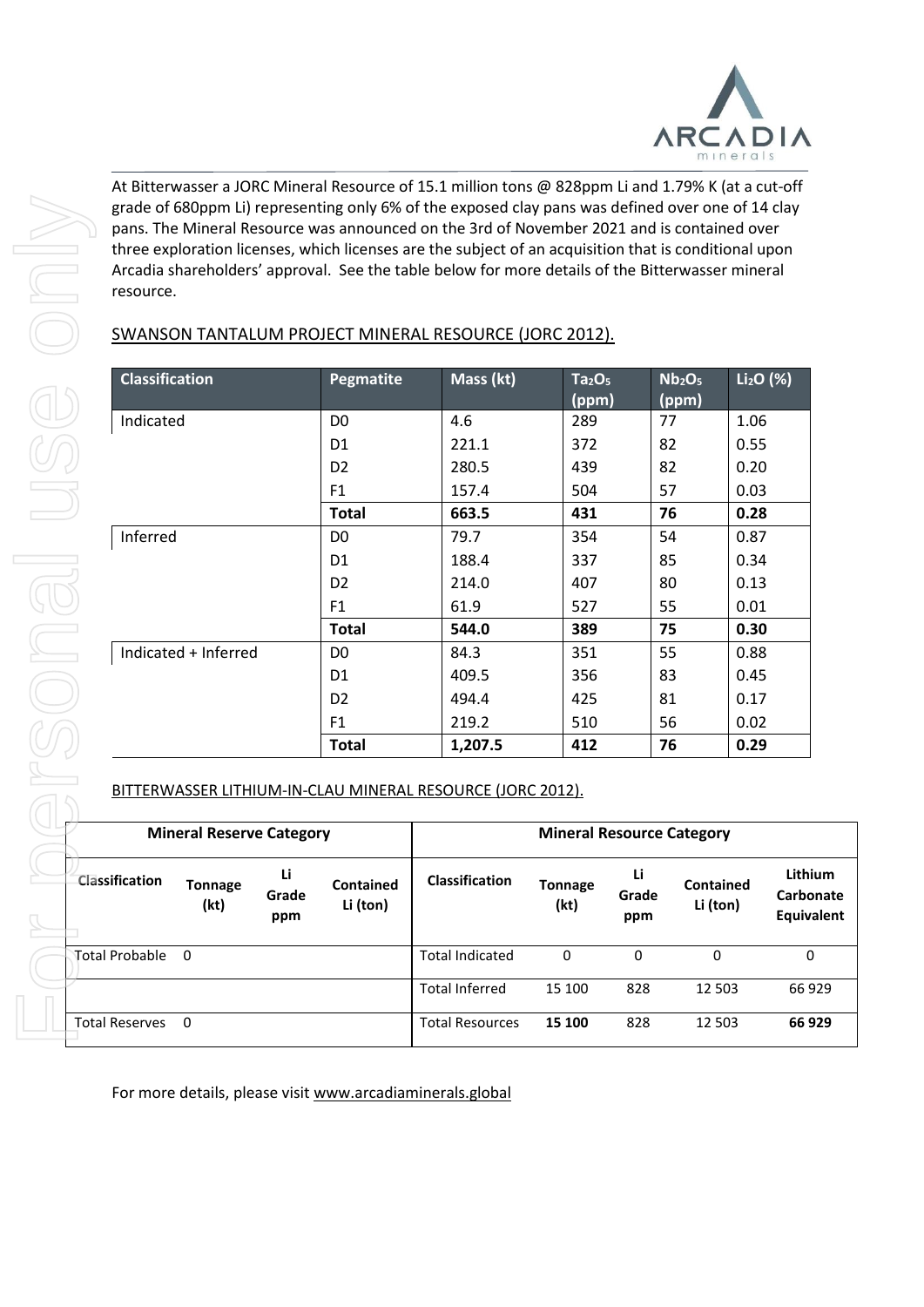



#### **ANNEXURE 1 – TABLE 1 LEACH TEST RESULTS FOR THREE BITTERWASSER CLAY SAMPLES**



## **TABLE 1: LEACH TEST WORK COMPOSITE SAMPLE**

|       |                  |                  |                  |                |                    |            |      | Sample Used for Leach Test Work |         |        |
|-------|------------------|------------------|------------------|----------------|--------------------|------------|------|---------------------------------|---------|--------|
|       | HOLE ID UTM33S X | <b>IUTM33S Y</b> | <b>Elevation</b> | <b>Azimuth</b> | <b>Inclination</b> | <b>EOH</b> | From | To                              | Thick m | Li_ppm |
| BVRG3 | 793000           | 7350752          | 1233             |                | -90                | 11.60      | 9.40 | 11.40                           | 2.00    | 950    |
| BVRG8 | 793000           | 7350377          | 1233             |                | -90                | 11.80      | 9.20 | 10.60                           | 1.40    | 1010   |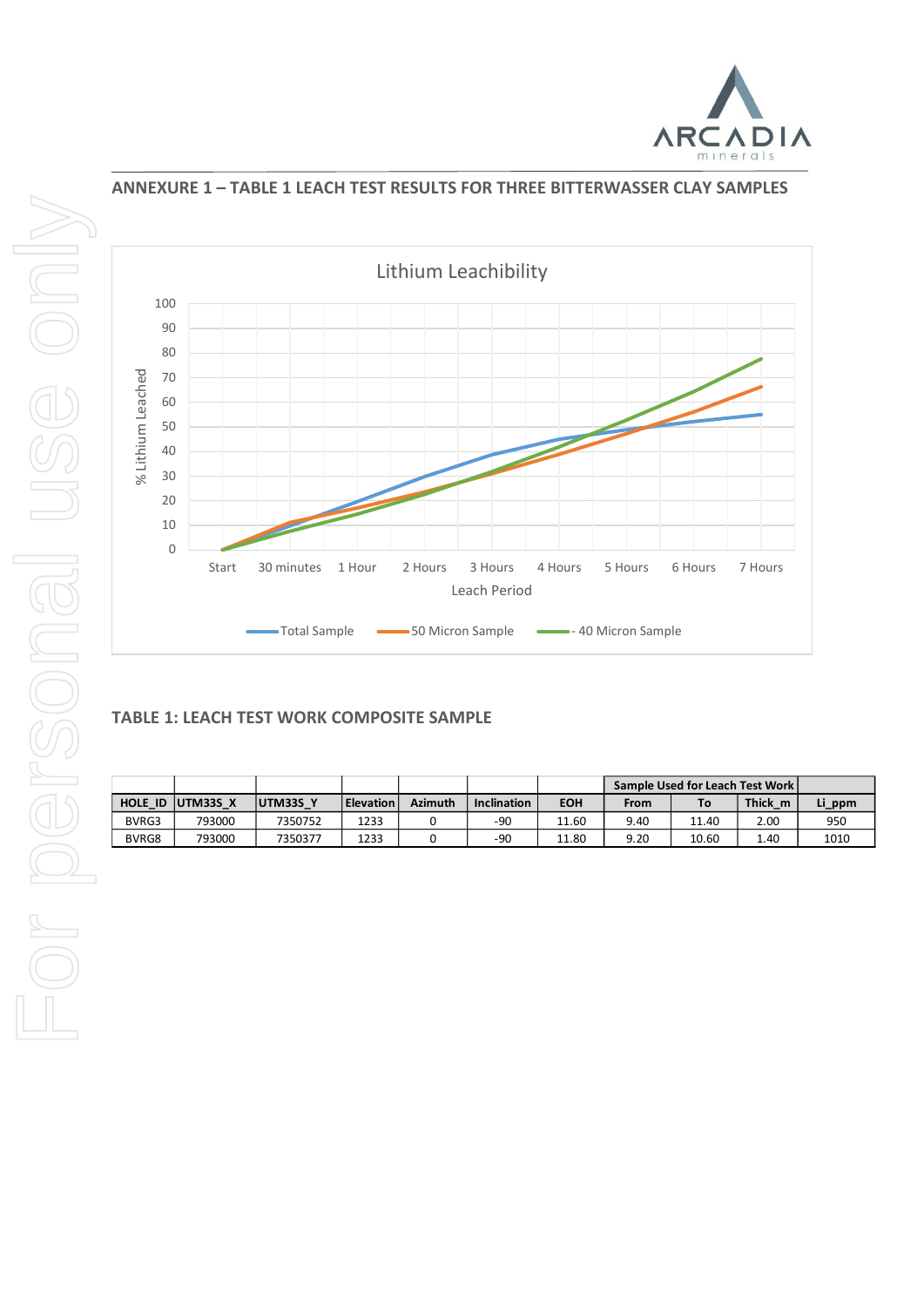

## **ANNEXURE 3**

N

## **JORC 2012 TABLES**

The following Tables are provided to ensure compliance with the JORC Code (2012 Edition) requirements for the reporting of Exploration Results and Mineral Resources at the Bitterwasser Lithium-in-Clays Project.

## **Section 1 Sampling Techniques and Data**

| <b>JORC Code explanation</b>                                                                                                                                                                                                                                                                                                                                                                                                                                                                                                                                                                                                                                                                                                                                                                                                                                                                                                                                                                                                                                                                                 | <b>Commentary</b>                                                                                                                                                                                                                                                                                                                                                                                                                                                                                                                                                                                                                                                                                                                                |
|--------------------------------------------------------------------------------------------------------------------------------------------------------------------------------------------------------------------------------------------------------------------------------------------------------------------------------------------------------------------------------------------------------------------------------------------------------------------------------------------------------------------------------------------------------------------------------------------------------------------------------------------------------------------------------------------------------------------------------------------------------------------------------------------------------------------------------------------------------------------------------------------------------------------------------------------------------------------------------------------------------------------------------------------------------------------------------------------------------------|--------------------------------------------------------------------------------------------------------------------------------------------------------------------------------------------------------------------------------------------------------------------------------------------------------------------------------------------------------------------------------------------------------------------------------------------------------------------------------------------------------------------------------------------------------------------------------------------------------------------------------------------------------------------------------------------------------------------------------------------------|
| Nature and quality of sampling (eg. cut channels, random chips, or specific<br>$\bullet$<br>specialised industry standard measurement tools appropriate to the<br>minerals under investigation, such as down hole gamma sondes, or<br>handheld XRF instruments, etc). These examples should not be taken as<br>limiting the broad meaning of sampling.<br>Include reference to measures taken to ensure sample representivity and the<br>appropriate calibration of any measurement tools or systems used.<br>Aspects of the determination of mineralisation that are Material to the<br>Public Report.<br>In cases where 'industry standard' work has been done this would be<br>relatively simple (eg. 'reverse circulation drilling was used to obtain 1 m<br>samples from which 3 kg was pulverised to produce a 30 g charge for fire<br>assay'). In other cases, more explanation may be required, such as where<br>there is coarse gold that has inherent sampling problems. Unusual<br>commodities or mineralisation types (eg. submarine nodules) may warrant<br>disclosure of detailed information. | Sampling was undertaken using industry standard practices and consist of<br>$\bullet$<br>hand-auger drilling by Bitterwasser Lithium Exploration (Pty) Ltd. during<br>December 2021 and January 2022.<br>All drill holes are vertical<br>$\bullet$<br>A total of 370 samples were taken from the core of the drilling campaign, of<br>and 45 for QAQC samples was added.<br>Samples ranged from 317 g to 1090 g.<br>An additional 38 density samples were collected.<br>$\bullet$<br>To minimize sample contamination, the collected sediment samples were<br>placed on a canvas cloth, while the clay-bit was cleaned with a wet cloth<br>and water after every sample.<br>All drill hole and sample locations are mapped in WGS84 UTM zone 33S |
| Drill type (eg. core, reverse circulation, open-hole hammer, rotary air blast,<br>$\bullet$<br>auger, Bangka, sonic, etc) and details (eg. core diameter, triple or standard                                                                                                                                                                                                                                                                                                                                                                                                                                                                                                                                                                                                                                                                                                                                                                                                                                                                                                                                 | 64 vertical hand-auger drillholes were drilled perpendicular to the long axis<br>of the main Bitterwasser pan.<br>The holes were drilled on a 500 m x 500 m grid and have a total core length                                                                                                                                                                                                                                                                                                                                                                                                                                                                                                                                                    |
|                                                                                                                                                                                                                                                                                                                                                                                                                                                                                                                                                                                                                                                                                                                                                                                                                                                                                                                                                                                                                                                                                                              | tube, depth of diamond tails, face-sampling bit or other type, whether core                                                                                                                                                                                                                                                                                                                                                                                                                                                                                                                                                                                                                                                                      |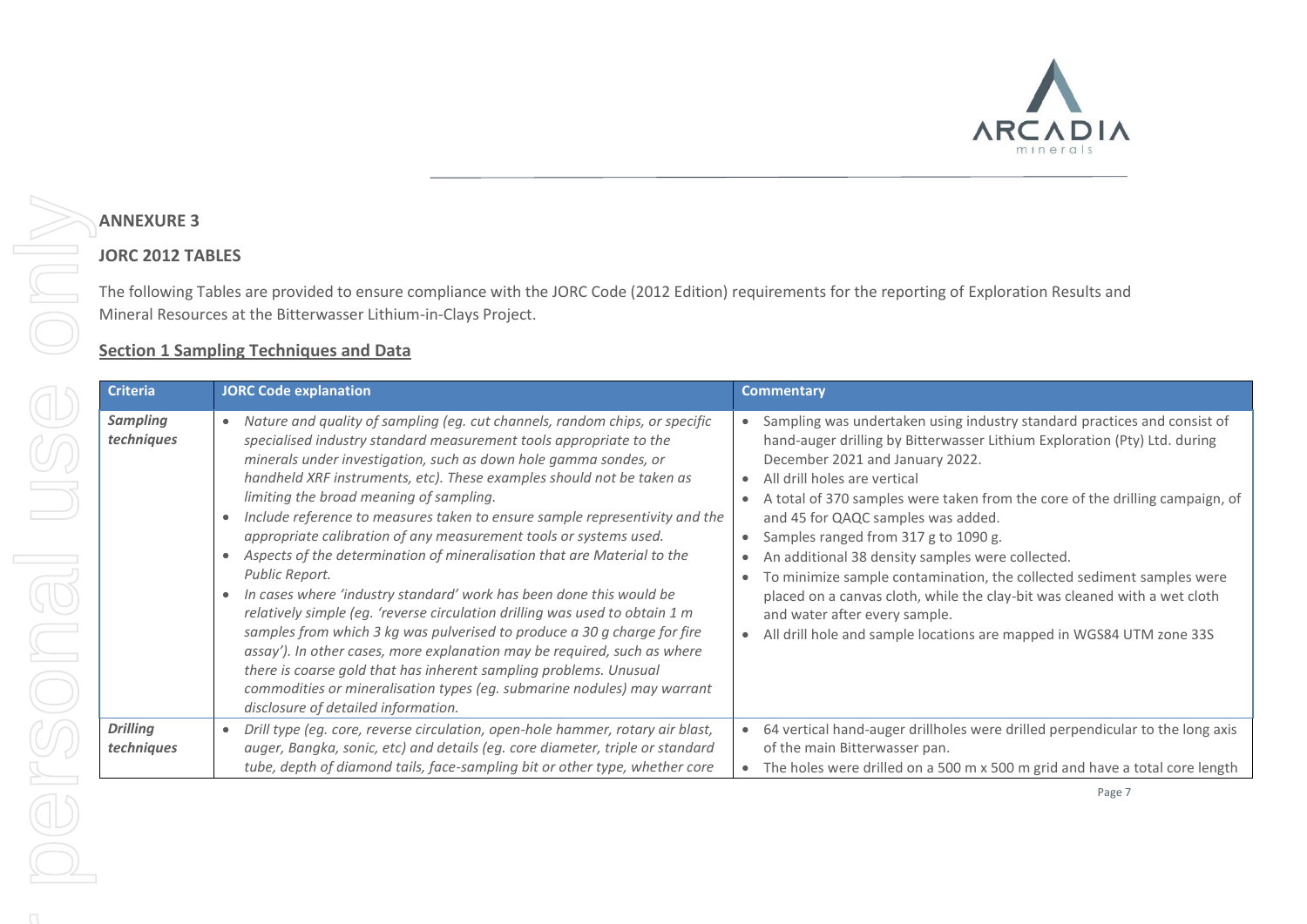

| <b>Criteria</b>                                         | <b>JORC Code explanation</b>                                                                                                                                                                                                                                                                                                                                                                                                                                                                                                                                                                                                                                                                       | <b>Commentary</b>                                                                                                                                                                                                                                                                                                                                                                                                                                                                                                                                   |
|---------------------------------------------------------|----------------------------------------------------------------------------------------------------------------------------------------------------------------------------------------------------------------------------------------------------------------------------------------------------------------------------------------------------------------------------------------------------------------------------------------------------------------------------------------------------------------------------------------------------------------------------------------------------------------------------------------------------------------------------------------------------|-----------------------------------------------------------------------------------------------------------------------------------------------------------------------------------------------------------------------------------------------------------------------------------------------------------------------------------------------------------------------------------------------------------------------------------------------------------------------------------------------------------------------------------------------------|
|                                                         | is oriented and if so, by what method, etc).                                                                                                                                                                                                                                                                                                                                                                                                                                                                                                                                                                                                                                                       | of 412.60 m.<br>A 250 mm long auger clay-bit with a 90 mm outer diameter was used.<br>$\bullet$<br>The depth of the holes ranged from 1.00 m to 13.00 m.                                                                                                                                                                                                                                                                                                                                                                                            |
| <b>Drill sample</b><br>recovery                         | • Method of recording and assessing core and chip sample recoveries and<br>results assessed.<br>• Measures taken to maximise sample recovery and ensure representative<br>nature of the samples.<br>Whether a relationship exists between sample recovery and grade and<br>whether sample bias may have occurred due to preferential loss/gain of<br>fine/coarse material.                                                                                                                                                                                                                                                                                                                         | Core recovery in the mineralised clay zone was almost 100% due to the<br>cohesive nature of the clay.<br>Measures taken to maximise sample recovery and ensure representative<br>$\bullet$<br>nature of the samples is not recorded in available documents.<br>No apparent bias was noted between sample recovery and grade.                                                                                                                                                                                                                        |
| Logging                                                 | • Whether core and chip samples have been geologically and geotechnically<br>logged to a level of detail to support appropriate Mineral Resource<br>estimation, mining studies and metallurgical studies.<br>Whether logging is qualitative or quantitative in nature. Core (or costean,<br>channel, etc) photography.<br>• The total length and percentage of the relevant intersections logged.                                                                                                                                                                                                                                                                                                  | All drill holes were fully logged and are qualitative.<br>$\bullet$<br>The core has been logged to a level of detail to support appropriate Mineral<br>Resource estimation, mining studies and metallurgical studies.<br>The total length of the mineralized clay logged is 412.60 m<br>$\bullet$                                                                                                                                                                                                                                                   |
| Sub-sampling<br>techniques<br>and sample<br>preparation | If core, whether cut or sawn and whether quarter, half or all core taken.<br>If non-core, whether riffled, tube sampled, rotary split, etc and whether<br>sampled wet or dry.<br>• For all sample types, the nature, quality and appropriateness of the sample<br>preparation technique.<br>Quality control procedures adopted for all sub-sampling stages to maximise<br>$\bullet$<br>representivity of samples.<br>• Measures taken to ensure that the sampling is representative of the in-situ<br>material collected, including for instance results for field duplicate/second-<br>half sampling.<br>Whether sample sizes are appropriate to the grain size of the material being<br>sampled. | Each of the 370 samples was split into two. One split was for chemical<br>$\bullet$<br>analysis and the other split for is kept for mineralogical and metallurgical<br>test work.<br>The Middle clay was composite sampled at an interval of 0.20 m to 2.80 m<br>$\bullet$<br>average of 1.43m and the Upper Clay Unit was sampled at an average<br>interval of 0.20 m to 5.00 m average 0.92m.<br>For the leach test a composite sample from core was made up from to<br>Middle Clay Units from two boreholes, refer to Table 1 this announcement. |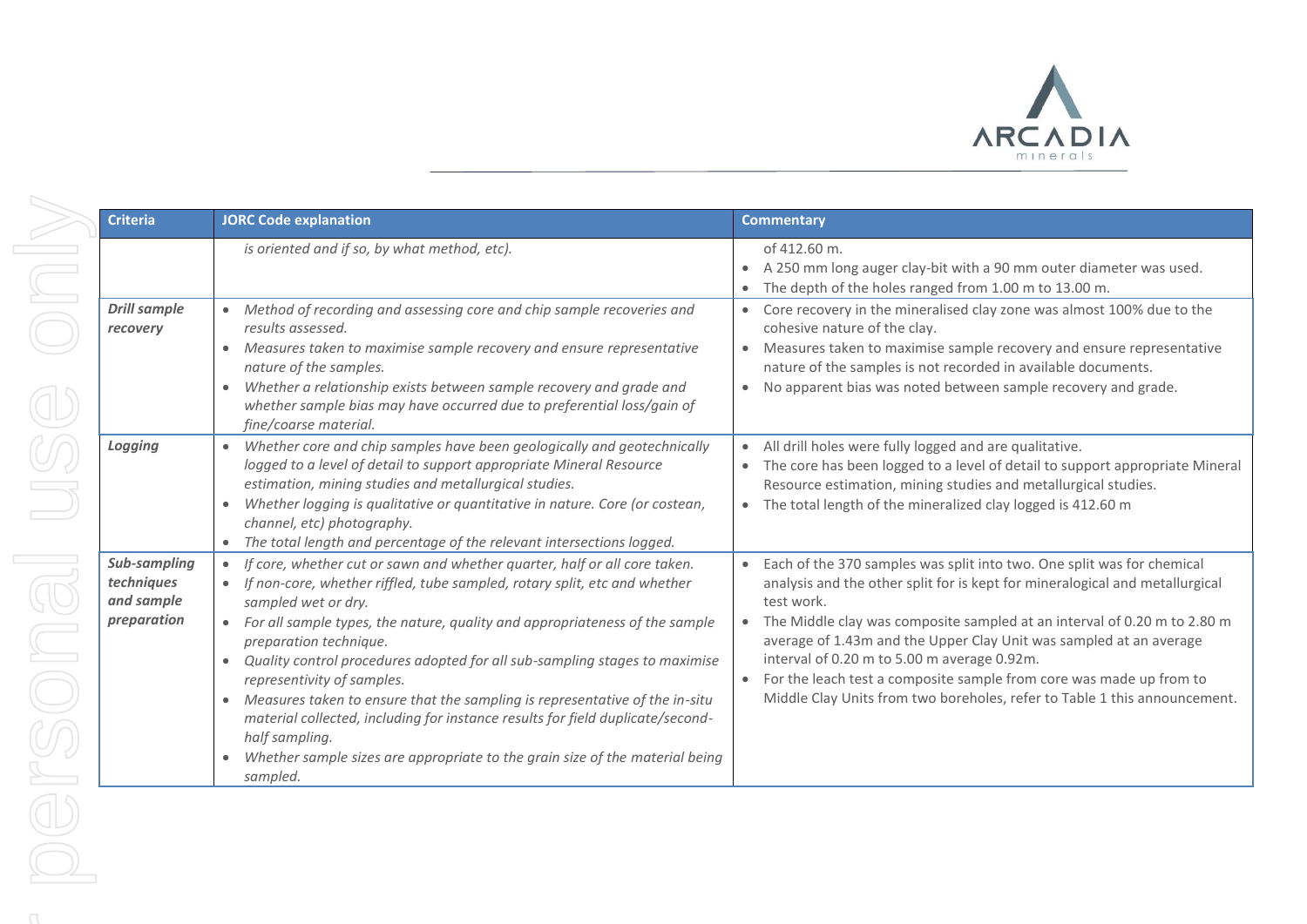

| <b>Criteria</b>                                            | <b>JORC Code explanation</b>                                                                                                                                                                                                                                                                                                                                                                                                                                                                                                                                                                                                                    | <b>Commentary</b>                                                                                                                                                                                                                                                                                                                                                                                                                                                                                                                                                                                                                                                                                                                                                                                                            |
|------------------------------------------------------------|-------------------------------------------------------------------------------------------------------------------------------------------------------------------------------------------------------------------------------------------------------------------------------------------------------------------------------------------------------------------------------------------------------------------------------------------------------------------------------------------------------------------------------------------------------------------------------------------------------------------------------------------------|------------------------------------------------------------------------------------------------------------------------------------------------------------------------------------------------------------------------------------------------------------------------------------------------------------------------------------------------------------------------------------------------------------------------------------------------------------------------------------------------------------------------------------------------------------------------------------------------------------------------------------------------------------------------------------------------------------------------------------------------------------------------------------------------------------------------------|
| <b>Quality of</b><br>assay data and<br>laboratory<br>tests | The nature, quality and appropriateness of the assaying and laboratory<br>$\bullet$<br>procedures used and whether the technique is considered partial or total.<br>For geophysical tools, spectrometers, handheld XRF instruments, etc, the<br>$\bullet$<br>parameters used in determining the analysis including instrument make and<br>model, reading times, calibrations factors applied and their derivation, etc.<br>Nature of quality control procedures adopted (eg. standards, blanks,<br>duplicates, external laboratory checks) and whether acceptable levels of<br>accuracy (ie. lack of bias) and precision have been established. | • The samples were analysed at ALS in Namibia, where sample preparation<br>took place, and the samples was then sent to ALS in Ireland.<br>• Sodium peroxide fusion ICP-MS finish for analysis of Li (ppm), K (%), Al (%),<br>Cr (%), Si (%), Ti (%), As (ppm), Cd (ppm), Fe (%), Mg (%), Mn (%), P (%), Co<br>(%) and Y (%) was done.<br>• The QAQC samples consisted of African Minerals Standards (Pty) Ltd's<br>(AMIS) certified reference materials AMIS0683 (standard), and AMIS0577<br>(blank) and were inserted on average every $6 - 7$ m within the sampling<br>stream.<br>It is assumed that industry best practices were used by the laboratories to<br>ensure sample representivity and acceptable assay data accuracy, however<br>the specific QAQC procedures used are not recorded in available<br>documents |
|                                                            |                                                                                                                                                                                                                                                                                                                                                                                                                                                                                                                                                                                                                                                 | All leaching experiments were conducted in a batch of 250 ml conical bottles<br>placed in a magnetic stirrer, at a speed of 400 rpm. The experiments were<br>arranged at different parameters, such as different temperature range,<br>particle sizes, solid to liquid ratio and glycine concentration. The<br>experiments were terminated after 7 hours. The chemical reagents were all<br>analytical, and once the preset reaction time was reached, metal contents<br>of the sample solutions were immediately centrifuged out from the clay and<br>analysed using ICP-AES. The metal leaching rate was calculated as follows:<br>$L = (m \div M_i)^* 100\%$<br>Where L is the metal leaching rate, %: m is the metal weight extracted into<br>the solution, g: and Mi is the metal weight within the specimen.           |
| <b>Verification of</b><br>sampling and<br>assaying         | The verification of significant intersections by either independent or<br>$\bullet$<br>alternative company personnel.<br>The use of twinned holes.<br>$\bullet$<br>Documentation of primary data, data entry procedures, data verification,                                                                                                                                                                                                                                                                                                                                                                                                     | All samples and data were verified by the project geologist.<br>All sample material was bagged and tagged on site as per the specific clay<br>unit it was located on. The sample intersections were logged in the field and<br>were weighed at the sampling site.                                                                                                                                                                                                                                                                                                                                                                                                                                                                                                                                                            |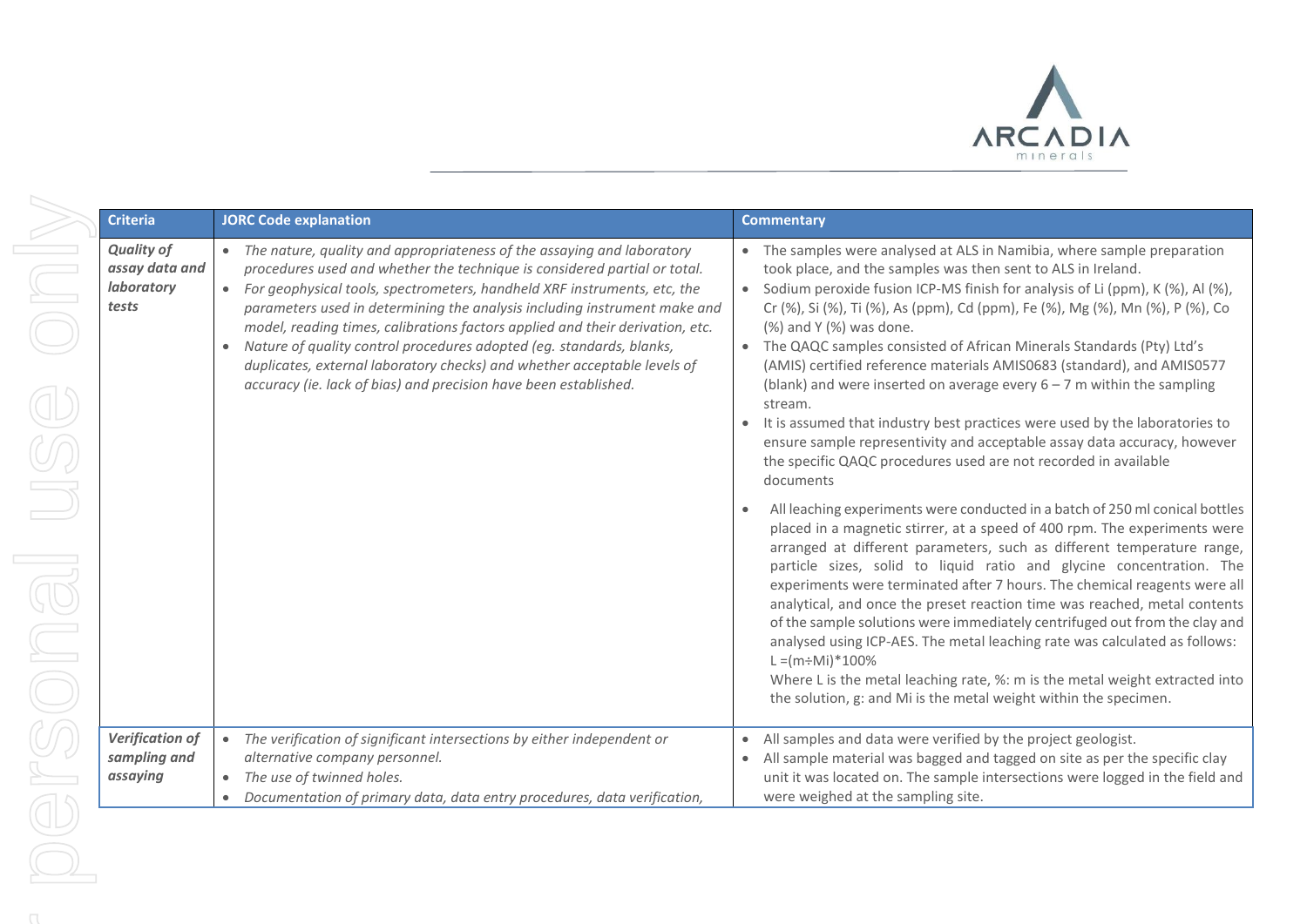

| <b>Criteria</b>                                                            | <b>JORC Code explanation</b>                                                                                                                                                                                                                                                                                                                                                                                   | <b>Commentary</b>                                                                                                                                                                                                                                                                                                                                                                                                                                                                                                                                          |
|----------------------------------------------------------------------------|----------------------------------------------------------------------------------------------------------------------------------------------------------------------------------------------------------------------------------------------------------------------------------------------------------------------------------------------------------------------------------------------------------------|------------------------------------------------------------------------------------------------------------------------------------------------------------------------------------------------------------------------------------------------------------------------------------------------------------------------------------------------------------------------------------------------------------------------------------------------------------------------------------------------------------------------------------------------------------|
|                                                                            | data storage (physical and electronic) protocols.<br>Discuss any adjustment to assay data.<br>$\bullet$                                                                                                                                                                                                                                                                                                        | All hard copy data-capturing was completed at the sampling locality.<br>$\bullet$<br>All sample material was stored at a secure storage site.<br>The original assay data has not been adjusted.<br>Recording of field observations and that of samples collected was done in<br>field notes and transferred to and electronic data base following the<br>Standard Operational Procedures.<br>No twin holes were drilled.<br>$\bullet$                                                                                                                      |
| <b>Location of</b><br>data points                                          | Accuracy and quality of surveys used to locate drill holes (collar and down-<br>$\bullet$<br>hole surveys), trenches, mine workings and other locations used in Mineral<br>Resource estimation.<br>Specification of the grid system used.<br>$\bullet$<br>Quality and adequacy of topographic control.                                                                                                         | The locations of all the samples were recorded.<br>The sample locations were GPS captured using WGS84 UTM zone 33S.<br>$\bullet$<br>The quality and accuracy of the GPS and its measurements is not known,<br>$\bullet$<br>because it is not stated in available documents.                                                                                                                                                                                                                                                                                |
| <b>Data spacing</b><br>and<br>distribution                                 | Data spacing for reporting of Exploration Results.<br>Whether the data spacing, and distribution is sufficient to establish the<br>$\bullet$<br>degree of geological and grade continuity appropriate for the Mineral<br>Resource and Ore Reserve estimation procedure(s) and classifications<br>applied.<br>Whether sample compositing has been applied.<br>$\bullet$                                         | The drill holes are spaced on a 500 m x 500 m grid.<br>$\bullet$<br>The data spacing and distribution of the drill holes and samples is sufficient<br>$\bullet$<br>to establish the degree of geological and grade continuity appropriate for<br>the Mineral Resource and Ore Reserve estimation procedure(s) and<br>classifications applied<br>The Middle clay was composite sampled at an interval of 0.20 m to 2.80 m<br>$\bullet$<br>average of 1.43m and the Upper Clay Unit was sampled at an average<br>interval of 0.20 m to 5.00 m average 0.92m. |
| <b>Orientation of</b><br>data in<br>relation to<br>geological<br>structure | Whether the orientation of sampling achieves unbiased sampling of possible<br>$\bullet$<br>structures and the extent to which this is known, considering the deposit<br>type.<br>If the relationship between the drilling orientation and the orientation of key<br>$\bullet$<br>mineralised structures is considered to have introduced a sampling bias, this<br>should be assessed and reported if material. | The holes were all drilled vertical and perpendicular to the sediment<br>$\bullet$<br>horizons and all the sediment horizons were sampled equally and<br>representative.<br>The lithium is not visible; therefore, no bias could take place when selecting<br>$\bullet$<br>the sample position.<br>The orientation of the sampling is unbiased.<br>$\bullet$<br>The relationship between the sampling orientation and the orientation of<br>$\bullet$<br>key mineralized structures is not considered to have introduced a sampling                        |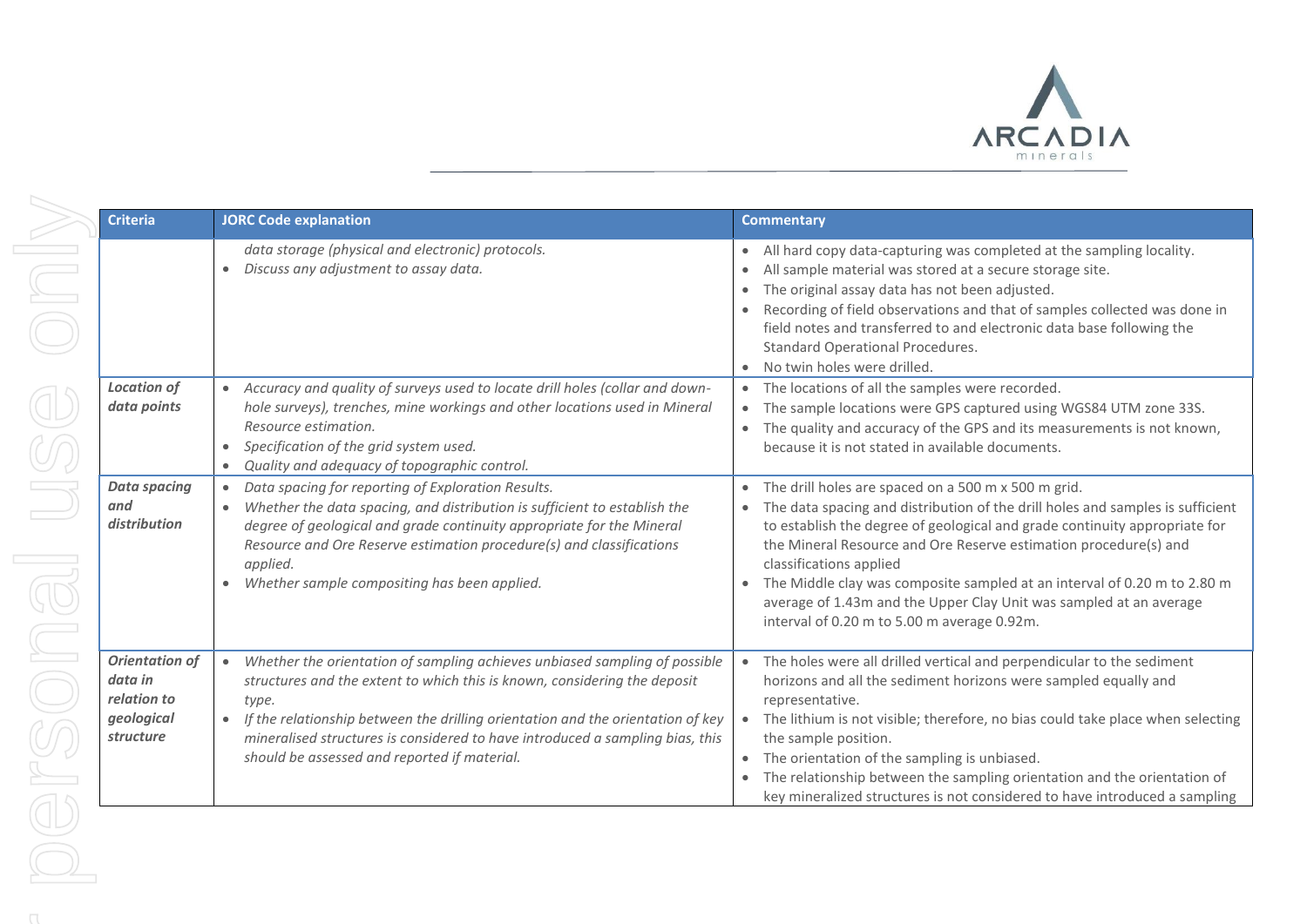

| <b>Criteria</b>             | <b>JORC Code explanation</b>                                          | <b>Commentary</b>                                                                                                                                                                                                                                                                                                                                                                                                                                                                                                                     |
|-----------------------------|-----------------------------------------------------------------------|---------------------------------------------------------------------------------------------------------------------------------------------------------------------------------------------------------------------------------------------------------------------------------------------------------------------------------------------------------------------------------------------------------------------------------------------------------------------------------------------------------------------------------------|
|                             |                                                                       | bias.                                                                                                                                                                                                                                                                                                                                                                                                                                                                                                                                 |
| Sample<br>security          | The measures taken to ensure sample security.                         | Bitterwasser Lithium Exploration (Pty) Ltd. maintained strict chain-of-<br>custody procedures during all segments of sample handling, transport and<br>samples prepared for transport to the laboratory are bagged and labelled in<br>a manner which prevents tampering. Samples also remain in Bitterwasser<br>Lithium Exploration (Pty) Ltd control until they are delivered and released to<br>the laboratory.<br>An export permit was obtained from the Namibian Mining Department to<br>transport the samples across the border. |
| <b>Audits or</b><br>reviews | The results of any audits or reviews of sampling techniques and data. | Audits and reviews were limited to the Standard Operational Procedures in<br>as far as data capturing was concerned during the sampling.                                                                                                                                                                                                                                                                                                                                                                                              |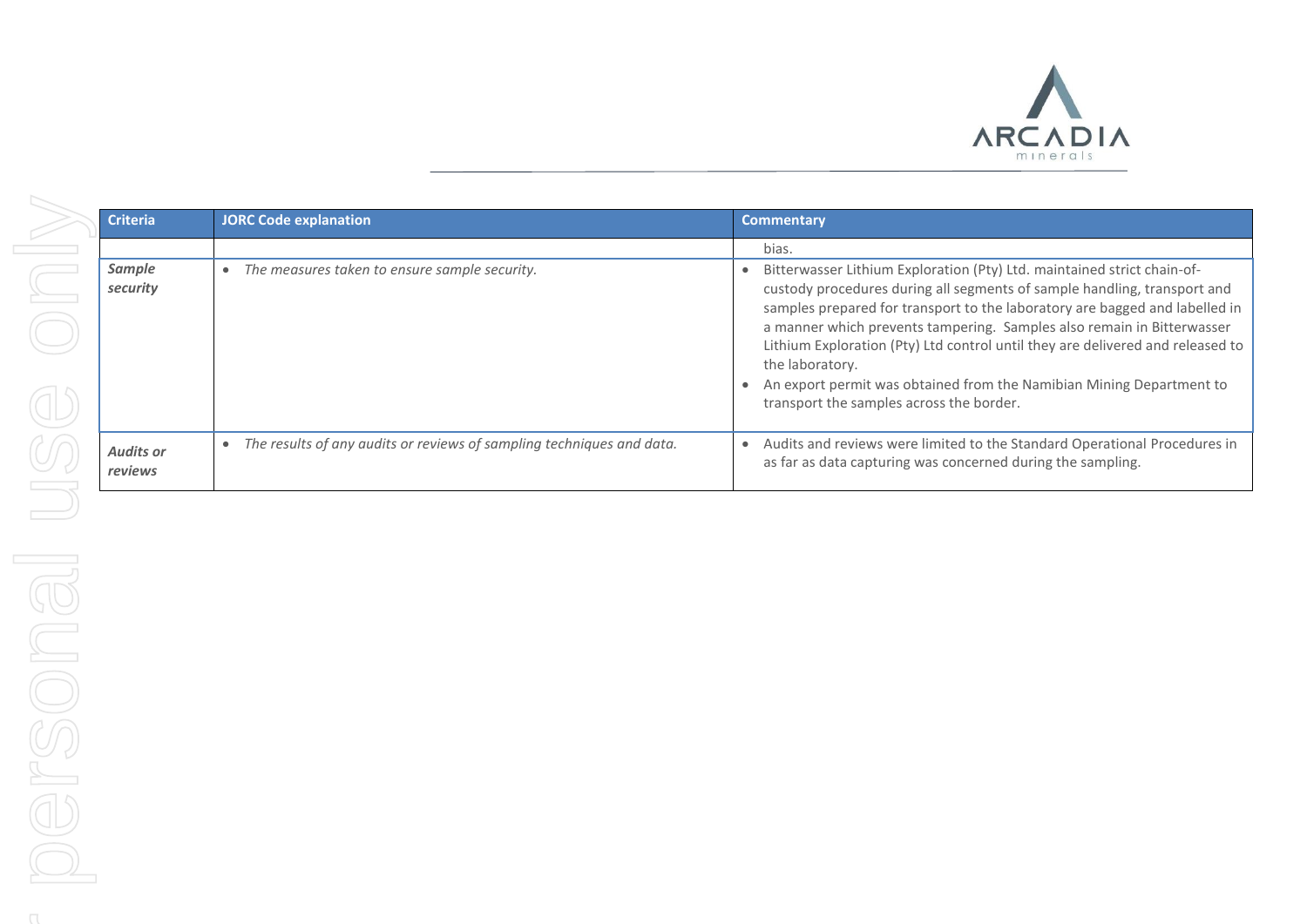

### **Section 2 Reporting of Exploration Results**

| <b>Criteria</b>                                         | <b>JORC Code explanation</b>                                                                                                                                                                                                                                                                                                                                                                                                                        | <b>Commentary</b>                                                                                                                                                                                                                                                                                                                                                                                                                                                                                                                                                                                                                                                                      |
|---------------------------------------------------------|-----------------------------------------------------------------------------------------------------------------------------------------------------------------------------------------------------------------------------------------------------------------------------------------------------------------------------------------------------------------------------------------------------------------------------------------------------|----------------------------------------------------------------------------------------------------------------------------------------------------------------------------------------------------------------------------------------------------------------------------------------------------------------------------------------------------------------------------------------------------------------------------------------------------------------------------------------------------------------------------------------------------------------------------------------------------------------------------------------------------------------------------------------|
| <b>Mineral</b><br>tenement and<br>land tenure<br>status | • Type, reference name/number, location and ownership including<br>agreements or material issues with third parties such as joint ventures,<br>partnerships, overriding royalties, native title interests, historical sites,<br>wilderness or national park and environmental settings.<br>The security of the tenure held at the time of reporting along with any<br>$\bullet$<br>known impediments to obtaining a licence to operate in the area. | • The Bitterwasser Project area is east of Kalkrand in south central Namibia,<br>some 190 km south of Windhoek in the Hardap Region.<br>• The Bitterwasser Lithium Project comprise of three exclusive exploration<br>licences, EPLs 5353, 5354 and 5358, all held by Bitterwasser Lithium<br>Exploration (Pty) Ltd.<br>The project covers a total area of 59 323.09 hectares.<br>$\bullet$<br>A land-use agreement, including access to the property for exploration has<br>been obtained through the Ministry of Agriculture, Water and Forestry of<br>Namibia and the two landowners of which the drilling took place.                                                              |
| <b>Exploration</b><br>done by other<br>parties          | • Acknowledgment and appraisal of exploration by other parties.                                                                                                                                                                                                                                                                                                                                                                                     | • A regional reconnaissance investigation in the form of a systematic field<br>survey covering the entire southern Namibia and some parts of the<br>Northern Cape Province of South Africa was done during 2009 and 2010.<br>The reconnaissance investigation was aimed at establishing the<br>prospectiveness of the area that could potentially sustain economic<br>exploitation of soda ash and lithium.                                                                                                                                                                                                                                                                            |
| Geology                                                 | • Deposit type, geological setting, and style of mineralisation.                                                                                                                                                                                                                                                                                                                                                                                    | • The Main Bitterwasser Pan forms part of the Cenozoic aged Kalahari Group<br>and comprises a lithium, potassium and boron enriched sulphate-, chlorite-<br>and carbonate-saltpan.<br>Post-Cretaceous Brukkaros alkaline volcanics and sub-volcanics in the area<br>and are potential source rocks for the lithium.<br>• The presence of an active deep-seated connate/hydrothermal water<br>circulation network is suggested, which acts as a transport mechanism for<br>lithium bearing brines into the overlying Gordonia Formation pan<br>sediments.<br>High evaporation rates (>3200 mm/year) occurring in the area are<br>favourable for brine formation and salt-concentration. |

ND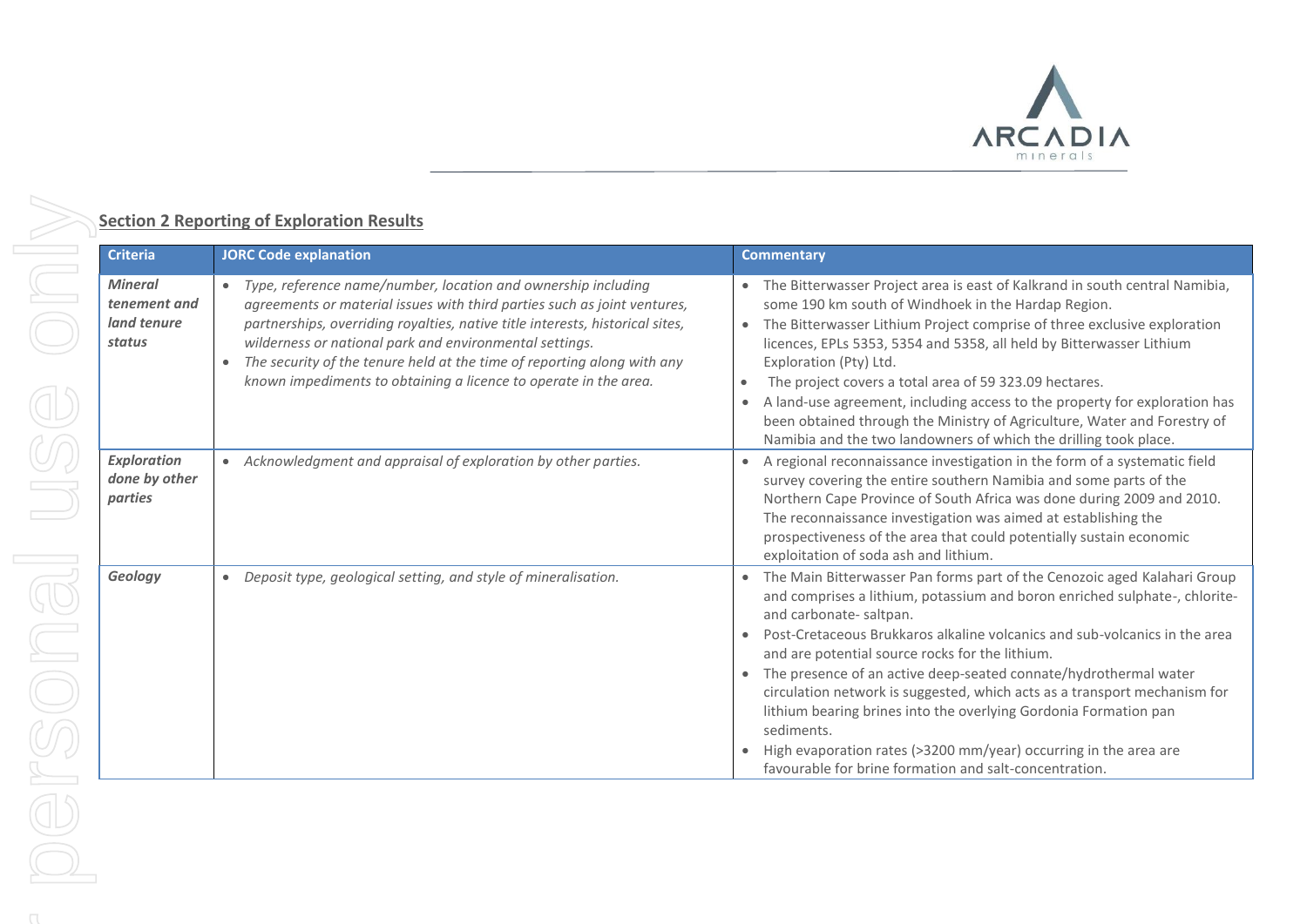

| <b>Criteria</b>                                                                 | <b>JORC Code explanation</b>                                                                                                                                                                                                                                                                                                                                                                                                                                                                                                                                                                                                                                                                                                 | <b>Commentary</b>                                                                                                                                                        |
|---------------------------------------------------------------------------------|------------------------------------------------------------------------------------------------------------------------------------------------------------------------------------------------------------------------------------------------------------------------------------------------------------------------------------------------------------------------------------------------------------------------------------------------------------------------------------------------------------------------------------------------------------------------------------------------------------------------------------------------------------------------------------------------------------------------------|--------------------------------------------------------------------------------------------------------------------------------------------------------------------------|
| <b>Drill hole</b><br><b>Information</b>                                         | • A summary of all information material to the understanding of the<br>exploration results including a tabulation of the following information for all<br><b>Material drill holes:</b><br>o easting and northing of the drill hole collar<br>elevation or RL (Reduced Level - elevation above sea level in metres) of<br>the drill hole collar<br>dip and azimuth of the hole<br>$\circ$<br>down hole length and interception depth<br>$\circ$<br>o hole length.<br>If the exclusion of this information is justified on the basis that the<br>information is not Material and this exclusion does not detract from the<br>understanding of the report, the Competent Person should clearly explain<br>why this is the case. | • Drill results have been described in annexure 3 of this report and<br>all relevant data is included in the report.                                                     |
| Data<br>aggregation<br>methods                                                  | In reporting Exploration Results, weighting averaging techniques, maximum<br>$\bullet$<br>and/or minimum grade truncations (eg. cutting of high grades) and cut-off<br>grades are usually Material and should be stated.<br>Where aggregate intercepts incorporate short lengths of high grade results<br>$\bullet$<br>and longer lengths of low grade results, the procedure used for such<br>aggregation should be stated and some typical examples of such<br>aggregations should be shown in detail.<br>The assumptions used for any reporting of metal equivalent values should<br>$\bullet$<br>be clearly stated.                                                                                                      | Two clay units was identified the Upper and Middle unit, and each was in<br>$\bullet$<br>samples independently.                                                          |
| Relationship<br>between<br>mineralisation<br>widths and<br>intercept<br>lengths | These relationships are particularly important in the reporting of Exploration<br>Results.<br>If the geometry of the mineralisation with respect to the drill hole angle is<br>$\bullet$<br>known, its nature should be reported.<br>If it is not known and only the down hole lengths are reported, there should<br>$\bullet$<br>be a clear statement to this effect (eg. 'down hole length, true width not<br>known').                                                                                                                                                                                                                                                                                                     | The drill holes were all drilled vertical, with the clay units being horizontal.<br>$\bullet$<br>• The mineralized clay thickness intercepted range from 1 m to 12.80 m. |